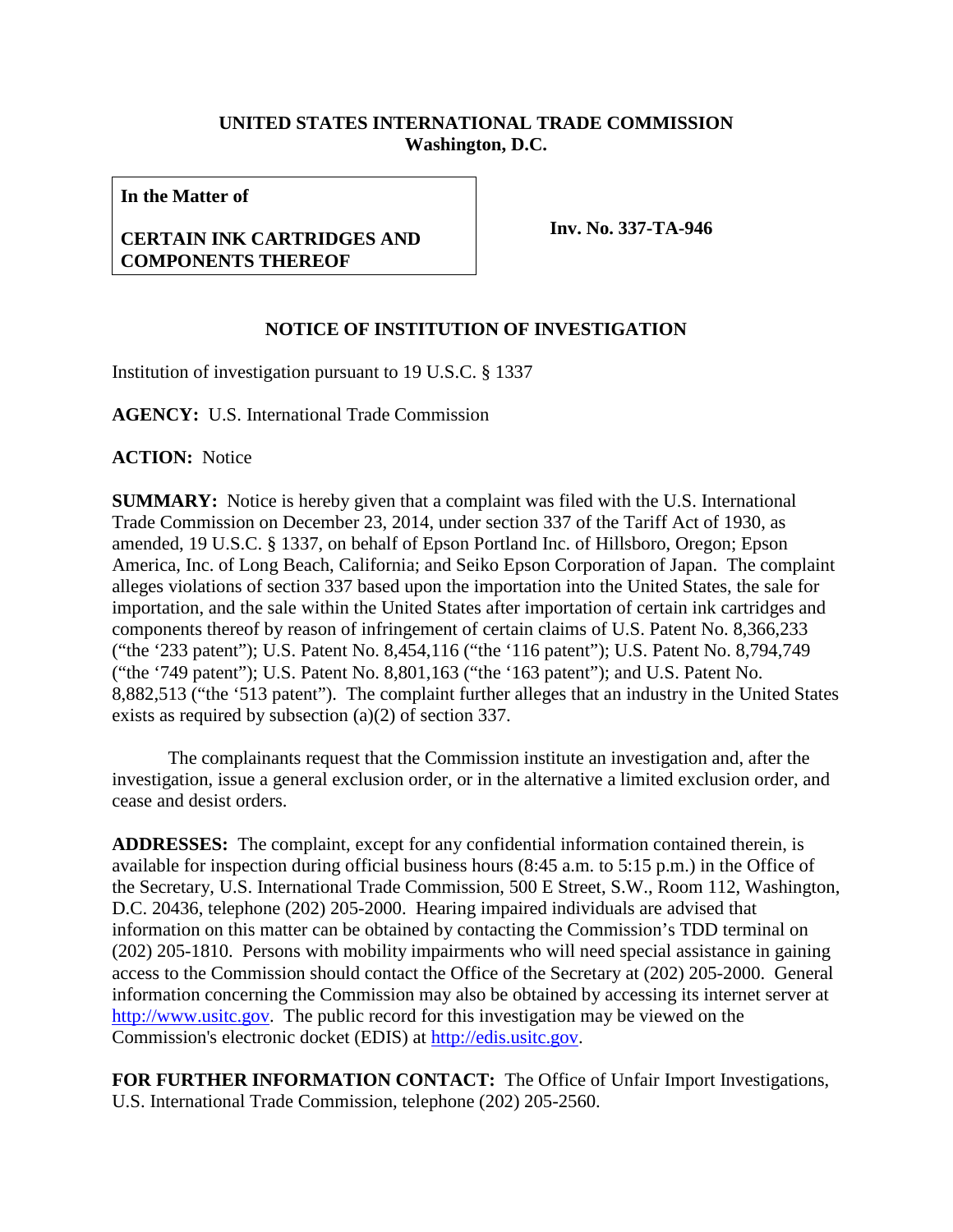**AUTHORITY:** The authority for institution of this investigation is contained in section 337 of the Tariff Act of 1930, as amended, and in section 210.10 of the Commission's Rules of Practice and Procedure, 19 C.F.R. § 210.10 (2014).

**SCOPE OF INVESTIGATION:** Having considered the complaint, the U.S. International Trade Commission, on January 20, 2015, **ORDERED THAT** –

(1) Pursuant to subsection (b) of section 337 of the Tariff Act of 1930, as amended, an investigation be instituted to determine whether there is a violation of subsection (a)(1)(B) of section 337 in the importation into the United States, the sale for importation, or the sale within the United States after importation of certain ink cartridges and components thereof by reason of infringement of one or more of claims 1, 4, and 10 of the '233 patent; claims 1, 5, 9, 14, 16, 18, 21, 24, 25, and 28 of the '116 patent; claims 1, 3, 14, 15, 17, 18, 20, 30, 36, 49, 60, and 61 of the '749 patent; claims 1, 6, and 13 of the '163 patent; and claims 1, 3, 7, 14, 15, and 19 of the '513 patent, and whether an industry in the United States exists as required by subsection (a)(2) of section 337;

(2) For the purpose of the investigation so instituted, the following are hereby named as parties upon which this notice of investigation shall be served:

(a) The complainants are:

Epson Portland Inc. 3950 NW Aloclek Place Hillsboro, Oregon 97124

Epson America, Inc. 3840 Kilroy Airport Way, Long Beach, California 90806

Seiko Epson Corporation 3-3-5 Owa, Suwa Nagano 392-8502 Japan

(b) The respondents are the following entities alleged to be in violation of section 337, and are the parties upon which the complaint is to be served:

> Zhuhai Nano Digital Technology Co., Ltd. No. 3 factory building, 2/F 3 Pingxi 5th Road Nanping State Hi-Tech Park Zhuhai, Guangdong China 519060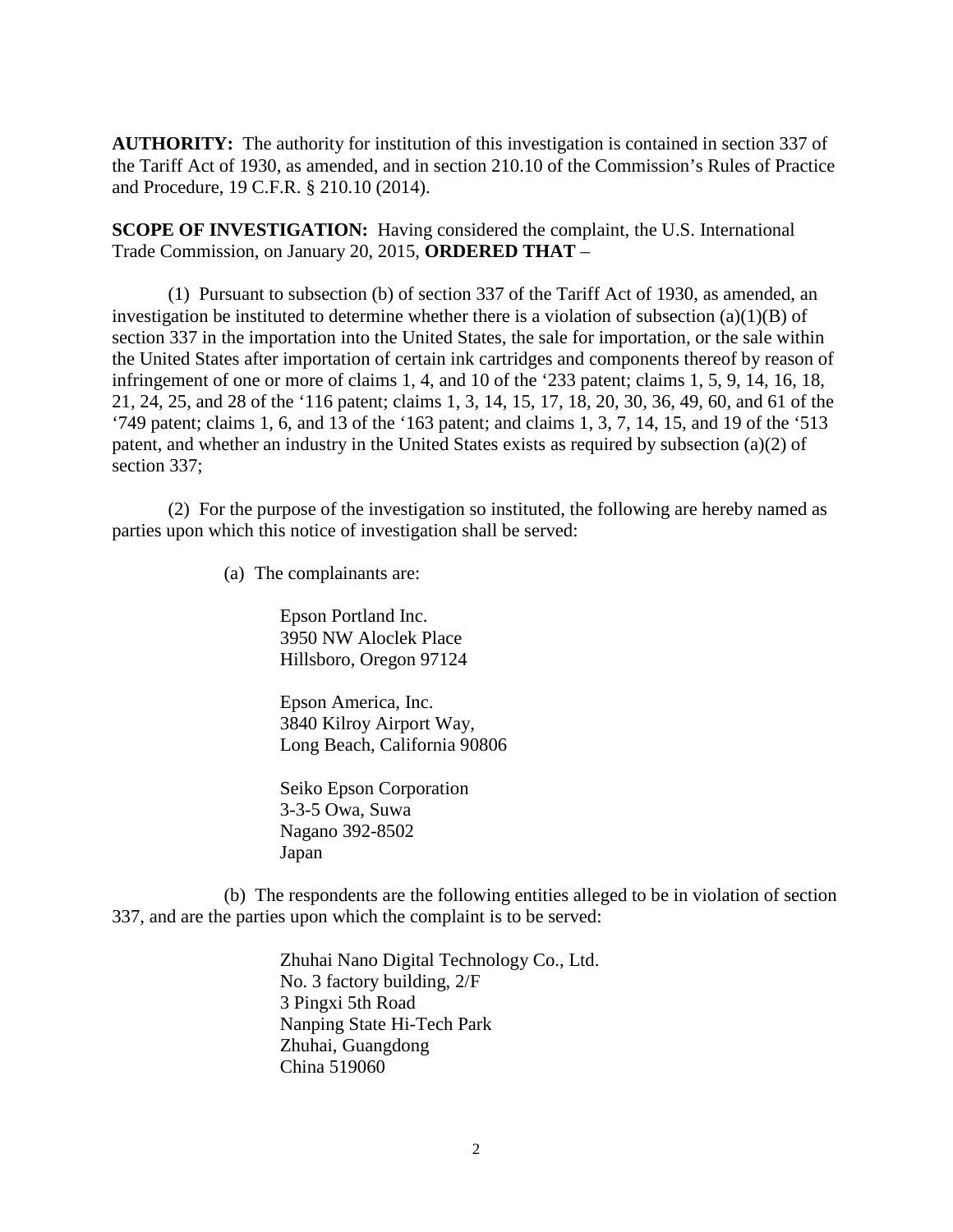Nano Business & Technology, Inc. d/b/a Nano Digital d/b/a Nano Ink Spot d/b/a Dinsink 650 North State Street Lake Oswego, OR 97034

Zhuhai National Resources & Jingjie Imaging Products Co., Ltd. d/b/a Ink-Tank Workshop 2, 1-3/F, No. 3 Qingwan 3rd Rd Qingwan Industrial Zone, Zhuhai, Guangdong China

Huebon Co., Ltd. Room 1207, Wing Tuck Commercial Centre 177-183 Wing Lok Street Sheung Wan, Hong Kong

Chancen Co., Ltd. Room 1207, Wing Tuck Commercial Centre 177-183 Wing Lok Street Sheung Wan, Hong Kong

Zhuhai Rich Imaging Technology Co., Ltd. Block 1, 3-5/F 3 Qingwan 3rd Rd Qingwan Industrial Zone Sanzao, Zhuhai, Guangdong China 519040

Shanghai Orink Infotech International Co., Ltd. Room 307 No. 275-8 East Guoding Road Shanghai China 200433

Orink Infotech International Co., Ltd. Unit 1205, 12F/L. Sino Plaza, 255 Gloucester Road Causewat Bay, Hong Kong

Zinyaw LLC d/b/a TonerPirate.com 1321 Upland Dr. # 1359 Houston, TX 77043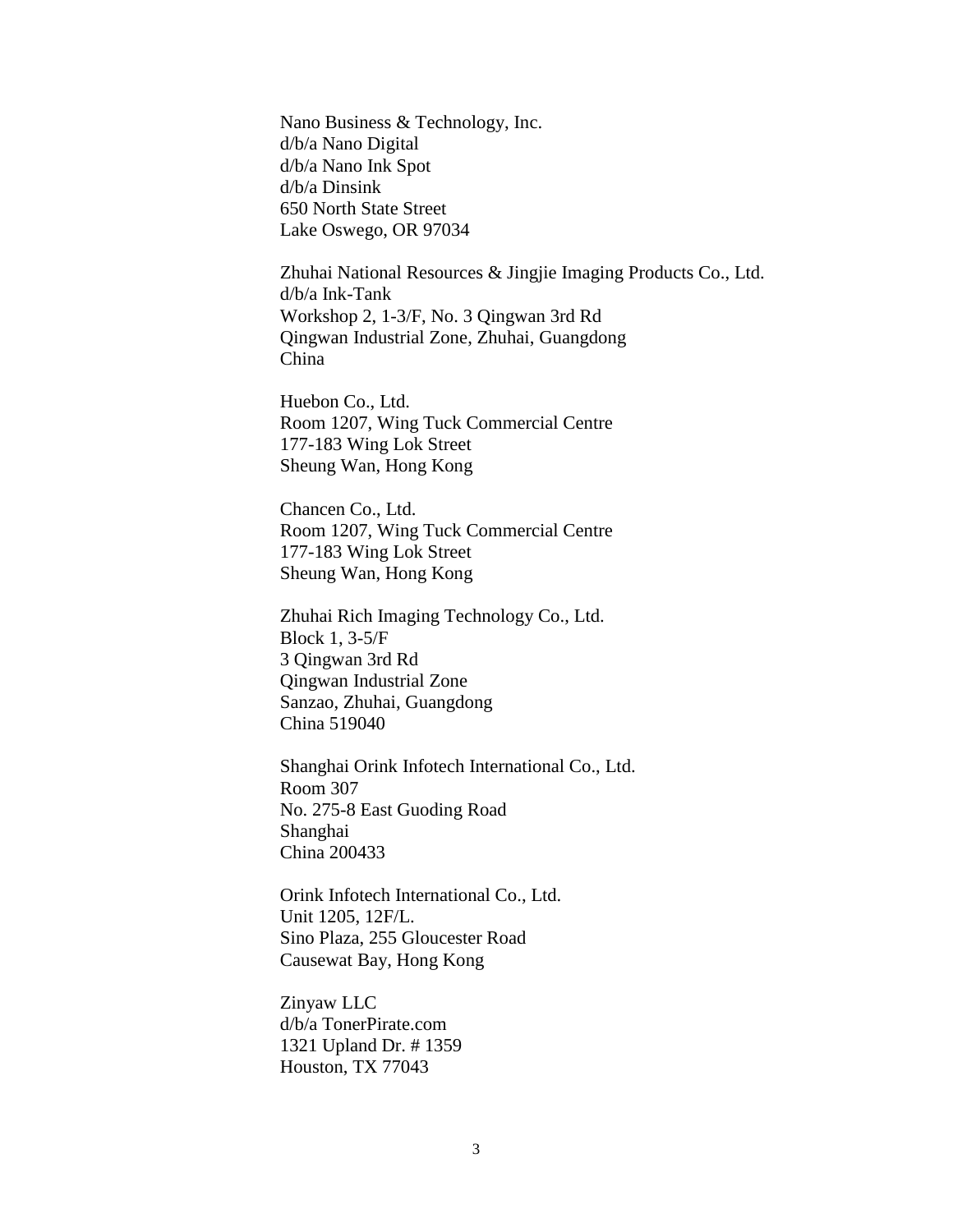Yotat Group Co., Ltd. Flat/Room 704, Bright Way Tower 33 Mong Kok Road Kowloon, Hong Kong

Yotat (Zhuhai) Technology Co., Ltd. No. 127 People's East Road Xiangzhou, Zhuhai China

Ourway Image Co., Ltd. Room 403, 4/F Rirong Edifice, Building 5 No. 291 Remin West Road Xiangzhou, Zhuhai China

Kingway Image Co., Ltd. 4/F, Building 1 No. 1 Ping Dong Road 2 Nanping Industry Park Zhuhai China

Zhuhai Chinamate Technology, Co., Ltd. Room 1504/1508/1511 No# 125 Renmin East Road Xiangzhou, Zhuhai China

InkPro2day, LLC 1200 Santee Street, Suite 1006 Los Angeles, CA 90015

Dongguan OcBestjet Printer Consumables Co., Ltd. Block F01, 4/F, Jingyefang Industrial Park No. 351, Jian'an Road, Wusha Village, Chang'an Town, Dongguan China

OcBestjet Printer Consumables (HK) Co., Ltd. RM 2301, 23 F/L, Worldwide House 19 Des Voeux Road Central Hong Kong